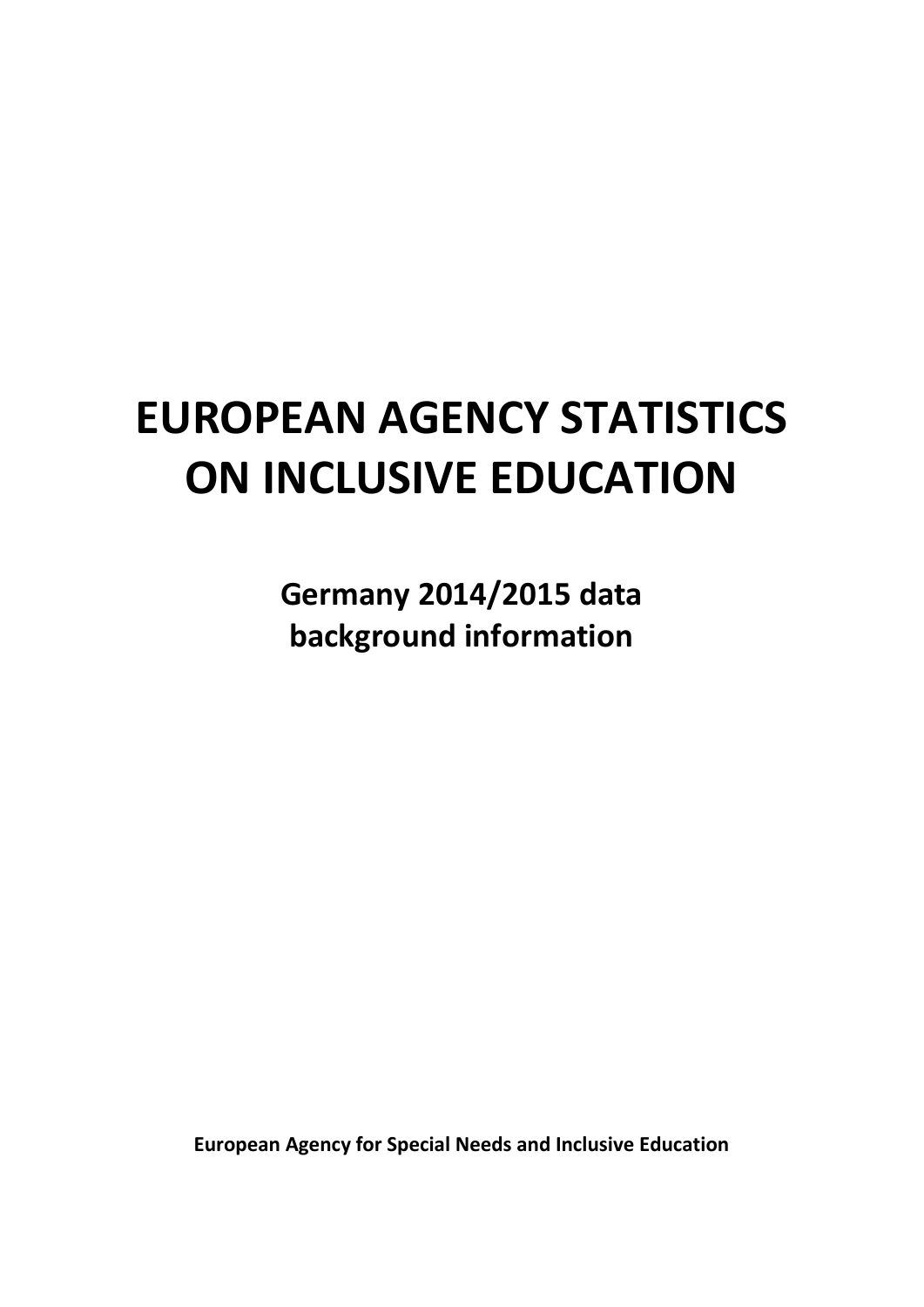## **BACKGROUND INFORMATION**

The current definition of SEN means specific support for pupils with disabilities – the majority of whom have an official decision of SEN (please note that the data provided may include a small number of pupils receiving support, but without an official decision of SEN; it is not possible to separate these pupils out in some Länder). In the Federal Republic of Germany, responsibility for SNE in terms of organisational aspects refers exclusively to special needs within the context of disability.

Pupils experiencing difficulties as a result of certain disabilities and/or in need of additional educational support because of problematic situations, as well as pupils with temporary learning difficulties (e.g. slow learners, reading and writing difficulties), are supported by a combination of measures of differentiation within the structure of the general system of support. Remedial or individual educational programmes based on the general structure offer support for problematic situations during the learning process. The Federal Republic of Germany has a comprehensive framework of special measures for providing additional advice and support for all kinds of situations that might occur in daily school life.

The legal definition is wide because of the different situations and laws in the Länder.

Source: Standing Conference of the Ministries of Education – KMK: *[The Education System](http://www.kmk.org/fileadmin/doc/Dokumentation/Bildungswesen_en_pdfs/support_and_guidance.pdf)  [in the Federal Republic of Germany 2012/2013](http://www.kmk.org/fileadmin/doc/Dokumentation/Bildungswesen_en_pdfs/support_and_guidance.pdf)* and *[Education in Germany 2014](http://www.bildungsbericht.de/daten2014/summary14.pdf)*.

## **How the official decision of special educational needs (SEN) used in the country relates to the agreed EASIE operational definition**

*An official decision leads to a pupil being recognised as eligible for additional educational support to meet their learning needs*.

## **Pupils' legal entitlements under what legislation**

The procedure for determining SEN involves establishing the individual need for support, as well as deciding on the course of education and the place of support.

The procedure may be applied for by the pupil's parents or legal guardians, by the pupil themselves if they are aged 18 or over, by the school or by other competent services. It must take into account the competences of the persons participating in the support measures and instruction.

## **How additional support is understood within the country context**

Evaluation of a pupil's performance is a pedagogical process, but also an administrative act based on legal and administrative regulations.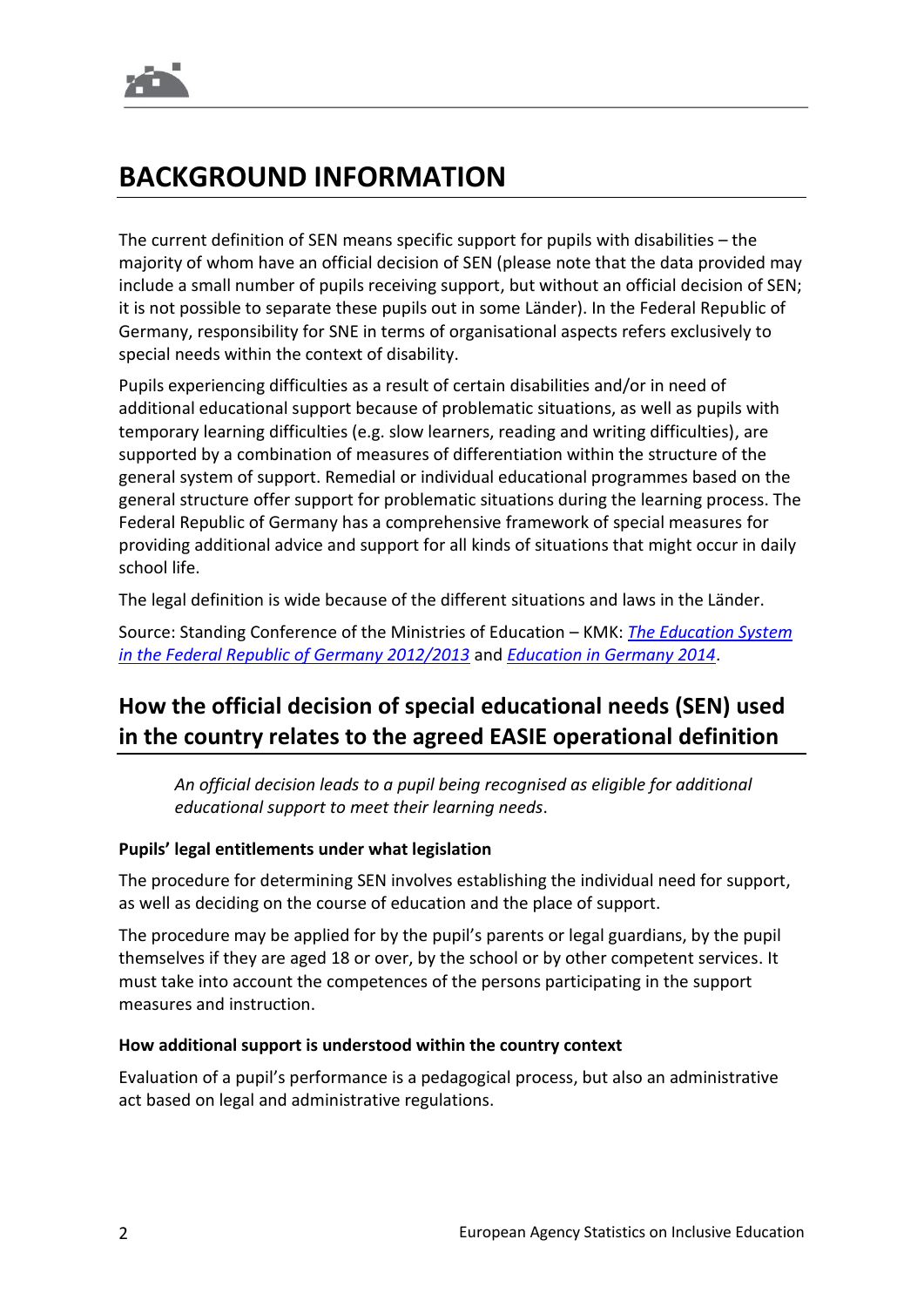

## **The criteria for an official decision are**

#### **There has been an educational assessment procedure involving a multi-disciplinary team**

Responsibility for the procedure lies with the school supervisory authorities: either the authorities themselves have the necessary competences for SEN, as well as sufficient experience in the field of educational support for persons with disabilities, or they consult experts in the field of special educational support.

## **The multi-disciplinary team includes members from within and external to the pupil's school**

Multi-professionalism is mainly achieved by teachers from different disciplines working together, as well as through co-operation with specialists from other fields (psychology, medicine, social education, therapy, youth work, etc.). These measures are supported in a variety of ways by teaching assistant services as part of integration assistance. At the same time, it should be noted that the structure varies widely among the Länder.

## **There is a legal document which describes the support the pupil is eligible to receive and which is used as the basis for planning**

Each pupil's individual development and performance, as well as their working and social behaviour, are constantly monitored and assessed. Assessment for special education is based on multi-disciplinary reports. Parents can apply for their child to be assessed.

The individual education plan is drafted yearly or twice a year. Standardised achievement tests to assess pupils' performance or learning development in certain subjects or grades are not given at Land level.

Continuous assessment of the performance of pupils with SEN takes place in special schools in a similar form to that of general schools.

Parents can object to a placement decision.

## **The official decision is subject to a formal, regular review process**

As above.

Source: *[The Education System in the Federal Republic of Germany 2012/2013](http://www.kmk.org/fileadmin/doc/Dokumentation/Bildungswesen_en_pdfs/support_and_guidance.pdf)*

## **Proxy indicator(s) for the 80% benchmark used for the country's data collection**

*Actual data is available to verify the 80% benchmark.*

*Placement in a mainstream class implies over 50% or more with non-disabled peers.*

#### **Details on what the country proxy is**

If a pupil is placed in a mainstream class, it is assumed that they spend the majority of their time with their non-disabled peers.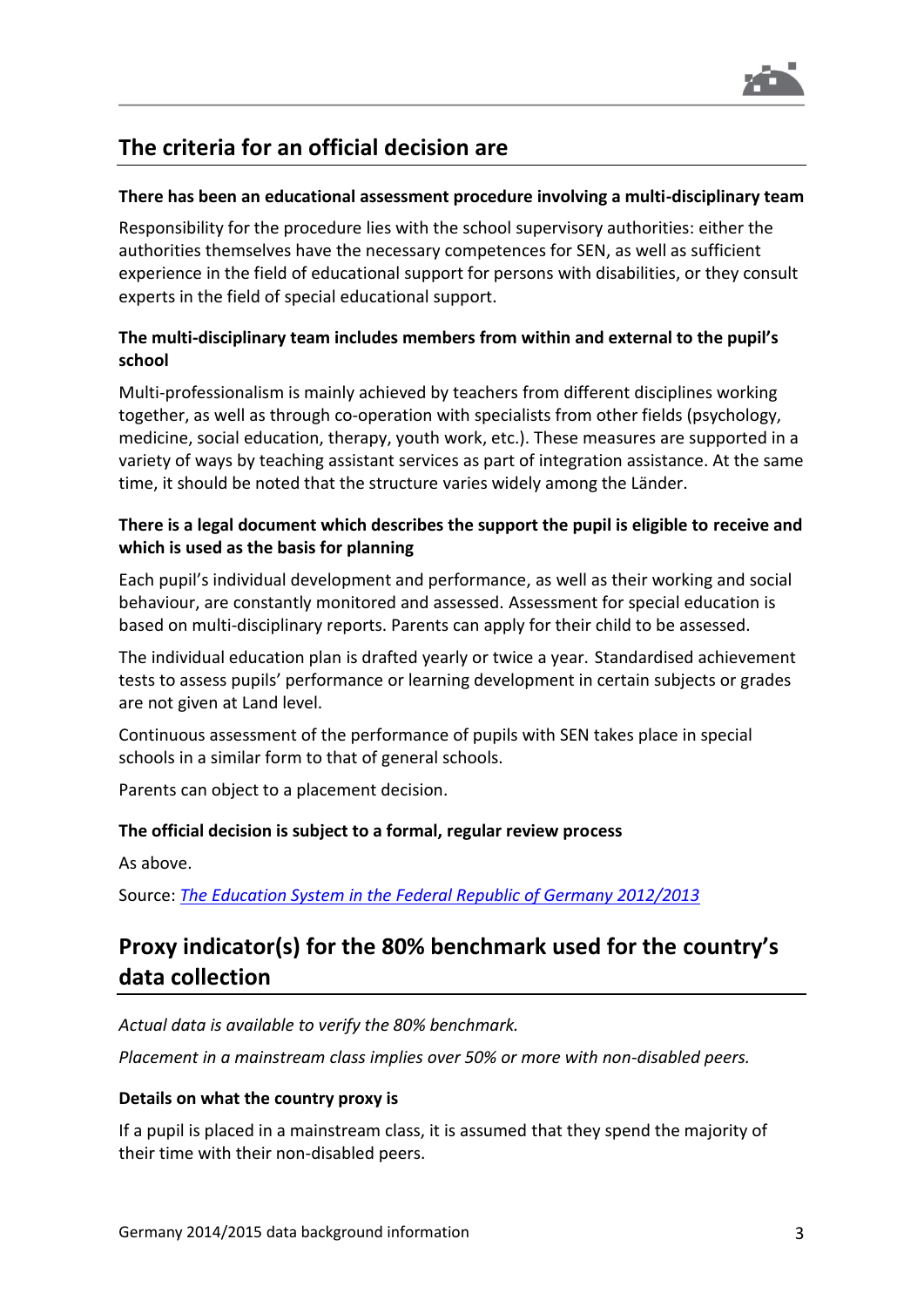

#### **Why this proxy was used**

No specific data is available on the actual time pupils with SEN spend in their placement.

## **Detailed description of what is meant by 'out of formal education' within the country's data collection**

The 2011 International Standard Classification of Education (ISCED) defines Formal Education as follows:

[…] *education that is institutionalised, intentional and planned through public organizations and recognised private bodies and, – in their totality – constitute the formal education system of a country. Formal education programmes are thus recognised as such by the relevant national education or equivalent authorities, e.g. any other institution in cooperation with the national or sub-national educational authorities. Formal education consists mostly of initial education* […] *Vocational education, special needs education and some parts of adult education are often recognised as being part of the formal education system. Qualifications from formal education are by definition recognised and, therefore, are within the scope of ISCED. Institutionalised education occurs when an organization provides structured educational arrangements, such as student-teacher relationships and/or interactions, that are specially designed for education and learning* (United Nations Educational, Scientific and Cultural Organization and UNESCO Institute for Statistics, 2011, *International Standard Classification of Education ISCED 2011*, p. 11).

## **Information on pupils considered out of education (i.e. those not in formal education as per the ISCED definition)**

This is not applicable in Germany. All pupils are accounted for in the data.

## **Provision of data on private sector education**

The data collection covers all sectors of education, including numbers for the pupil population in the private sector.

## **Private sector education in the country**

Germany has public and private sector education. Both types of institution exist side-byside and co-operate with each other. Under the Basic Law, it is possible to establish private schools. This is combined with a guarantee of the private school as an institution. The constitutional law rules out a state monopoly on education.

Source: SNE Country Data 2013–14

## **Pupil population counted for each relevant question**

For the 'Learners with an official decision of SEN' table, the data covers the public and private sectors with no exceptions.